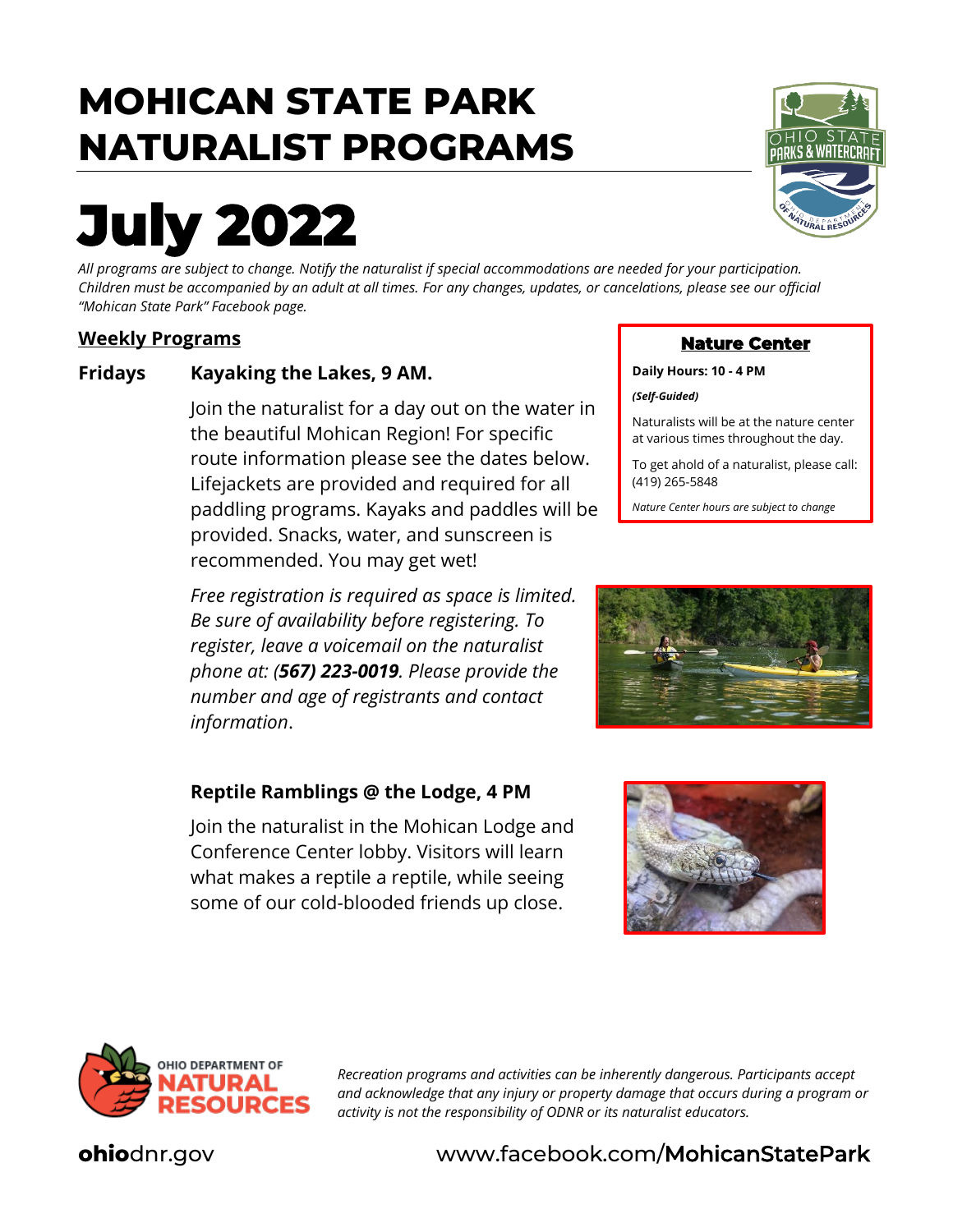#### **Weekly Programs (Continued)**

#### **Saturdays Mohican Experts Hiking Series, 9 AM.** *(April 2022 – April 2023)*

Do you think you KNOW Mohican? Have you been on every trail in the park, or is there that one section you keep meaning to check out, but never get around to? Join the naturalist on a series of breathtaking hikes and begin checking off EVERY trail in the park and surrounding areas! Almost every week you will hike a new trail, doing as little backtracking as



possible, until you have hiked every single trail in the area. All hikes are moderate and roughly 4 – 6 miles in length*.* 

*For specific meeting locations see the dates below. Hikes will not occur every week. Check Facebook for updates!*

#### **Archery on the Range, 3 PM.**

Meet the naturalist at the archery range located across from the state park campground off State Route 3 to learn some basic archery skills. Equipment

will be provided during this program. Only bows provided by the naturalist may be used for the program.

*Free registration is required as space is limited. To register, leave a voicemail on the naturalist phone at: (567) 223-0019.* 



*Please provide the number, age and hand dominance of registrants and contact information*.

#### **Lantern Light Owl Prowl, 9 PM. (July 30, ONLY LAST SATURDAY OF THE MONTH)**

Join the naturalist at the Pleasant Hill Dam for an easy to moderate 3-mile loop hike at night! Along the hike we will stroll along the beautiful Clear Fork Scenic River, under the towering Eastern Hemlocks, next to our trickling



waterfalls, through the Covered Bridge and across our Pleasant Hill Dam! The naturalist will attempt to call in owls as well as telling stories along the way.

Do not bring headlamps or other forms of light. If brought, they may only be turned on during an emergency.



*Recreation programs and activities can be inherently dangerous. Participants accept and acknowledge that any injury or property damage that occurs during a program or activity is not the responsibility of ODNR or its naturalist educators.*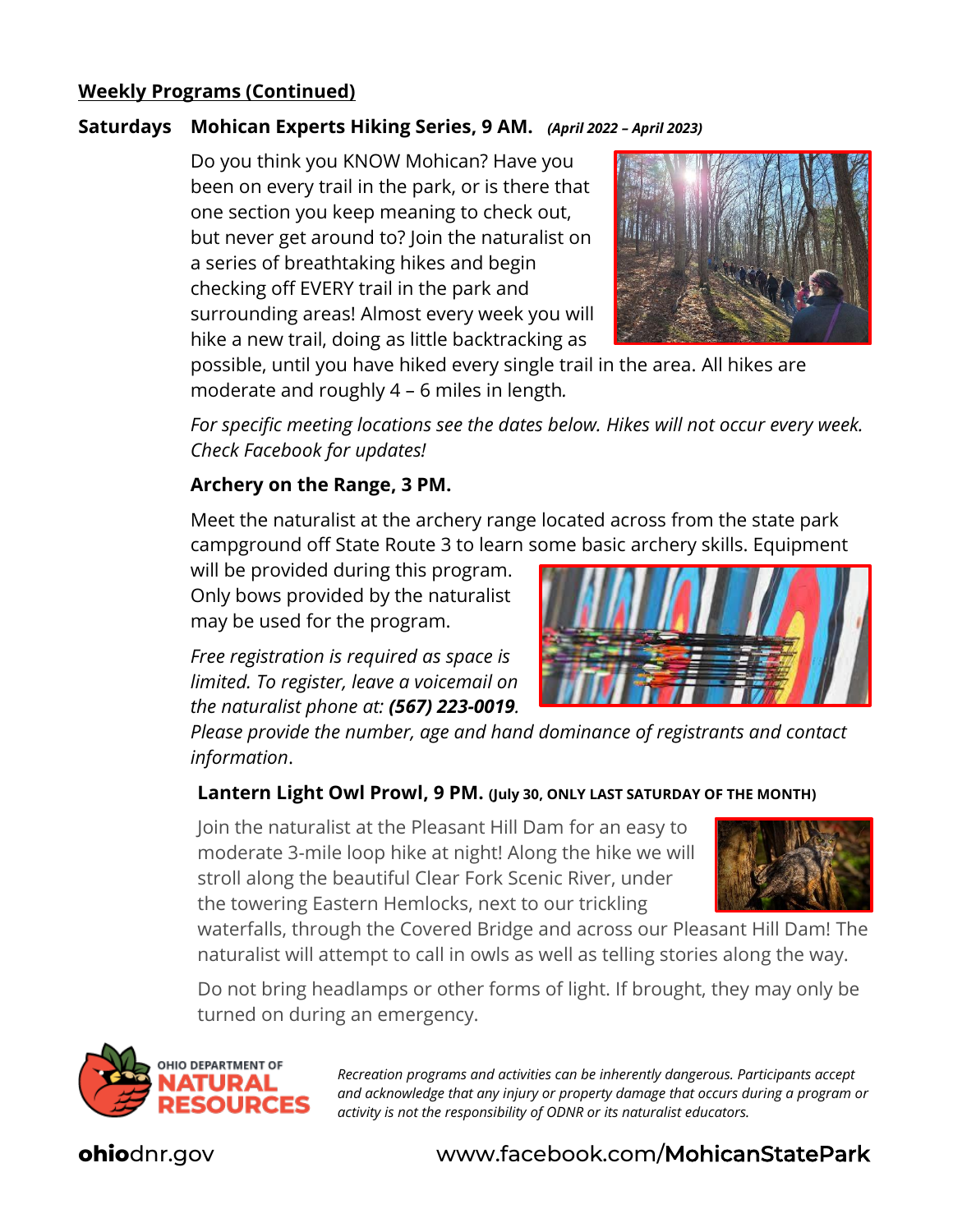#### **Other Programs, Meeting Locations, and Special Events**

#### **July 1 & 2 22nd Annual Antique Show, 8 AM – 5 PM.**

Stop by and support the Mohican area by visiting our annual antique show in Loudonville's beautiful Central Park! Experience history through its relics and buy, trade, and sell antiques and collectibles. Feel free to stop by the 1861 Cline Cabin in the front of the Mohican State Park Class A Campground, the 1831 Wolf Creek/Pine Run Grist Mill off Route 3 or the 1838 Workman Cabin in Loudonville Central Park to see some antiques in their original environments!

**July 1 Kayaking the Lakes, 9 AM. MEETING LOCATION**. See program description above for registration details. We will be kayaking on Pleasant Hill Lake for this paddling session. Meet at the free public boat ramp adjacent to Pleasant Hill Lake Park on the West side of the marina off Covert Road.

> Google Maps Address: Pleasant Hill Lake Public Access Boat Ramp, Perrysville, OH 44864

**July 2 Mohican Experts Hiking Series, 9 AM. MEETING LOCATION**. See program description above for program details. Meet the naturalist at the Covered Bridge. *Mohican Bridle Trails (Part 2)*

> Google Maps Address: Mohican Covered Bridge, Park Rd, Perrysville, OH 44864

- **July 7 Nature Readings @ the Lodge (ADULT), 10 AM.** Join the Naturalist next to the fireplace in the Mohican Lodge & Conference Center lobby for a relaxing reading from some of the of the most influential and impactful authors in the field of natural resources.
- **July 8 Kayaking the Lakes, 9 AM. MEETING LOCATION**. See program description above for registration details. We will be kayaking on Knox Lake for this paddling session. Meet at the boat ramp on the South end of the lake.

Google Maps Address: Knox Lake - Marina & Boat Ramp (south end), 1780 Buena Vista Dr, Fredericktown, OH 43019



*Recreation programs and activities can be inherently dangerous. Participants accept and acknowledge that any injury or property damage that occurs during a program or activity is not the responsibility of ODNR or its naturalist educators.*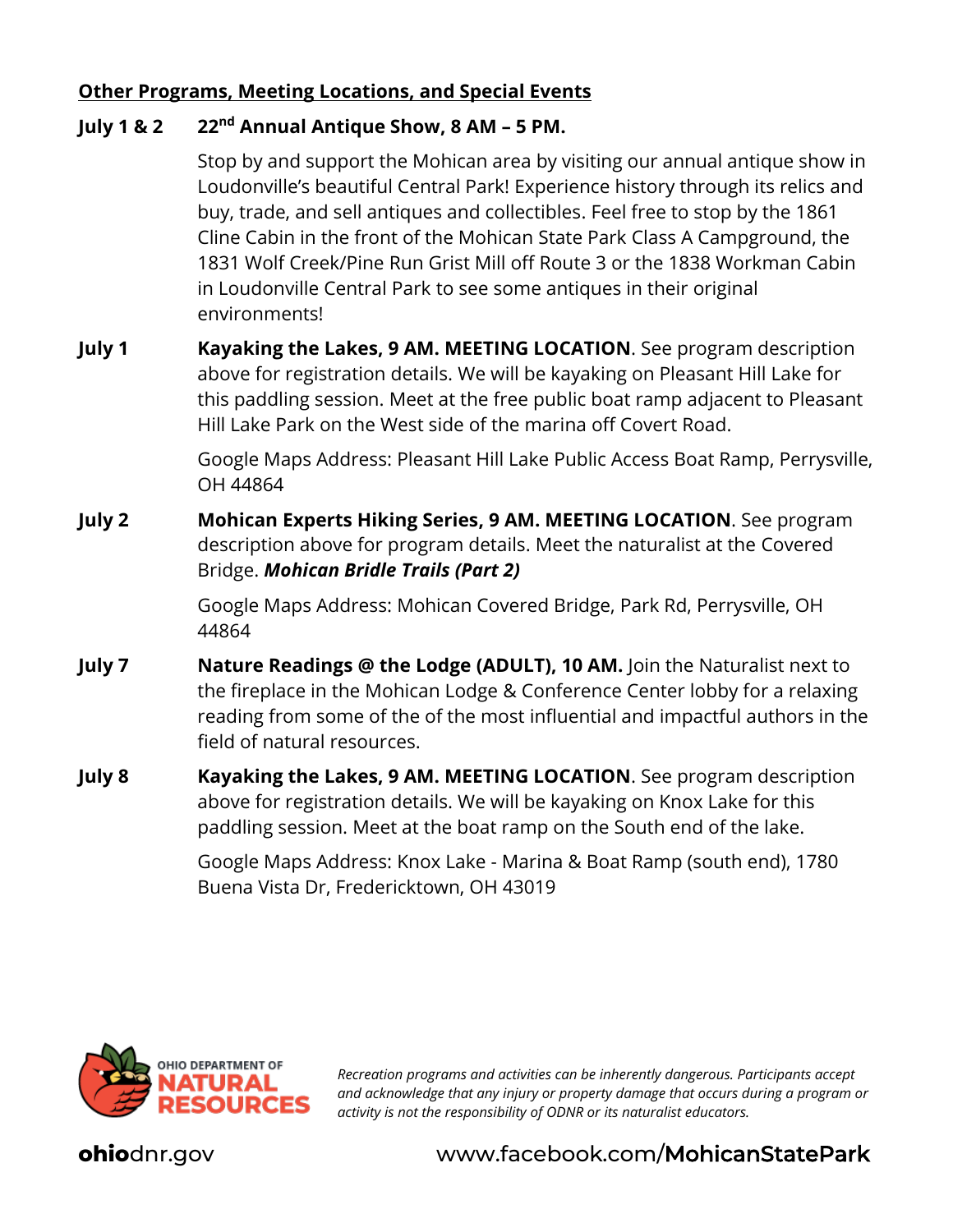**July 9 Mohican Experts Hiking Series, 9 AM. MEETING LOCATION**. See program description above for program details. Meet the naturalist at the horse day use area parking lot near the Memorial Shrine on Route 97. *Mohican Bridle Trails (Part 3)*

> Google Maps Address: Mohican-Memorial State Forest – Bridle Trail Parking, OH-97, Perrysville, OH 44864

- **July 14 Nature Readings @ the Lodge (ADULT), 10 AM.** Join the Naturalist next to the fireplace in the Mohican Lodge & Conference Center lobby for a relaxing reading from some of the of the most influential and impactful authors in the field of natural resources.
- **July 14 Reptile Feeding, 3 PM.** Join the naturalist at the nature center, next to the commissary in the state park campground, for an informal feeding session for some of our scaly friends.
- **July 15 Kayaking the Lakes, 9 AM. MEETING LOCATION**. See program description above for registration details. We will be kayaking on Charles Mill Lake for this paddling session. Meet at the boat ramp near the bridge on Mansfield Wooster Road, near the center of the lake.

Google Maps Address: Charles Mill Lake Boat Ramp, 430,, 1277 OH-430, Mansfield, OH 44903

**July 16 Mohican Experts Hiking Series, 9 AM. MEETING LOCATION**. See program description above for program details. Meet the naturalist at the horse day use area parking lot near the Memorial Shrine on Route 97. *Mohican Bridle Trails (Part 4)*

> Google Maps Address: Mohican-Memorial State Forest – Bridle Trail Parking, OH-97, Perrysville, OH 44864

#### **July 20 Clear Fork Scenic River Streamside Program, 6 – 8 PM.**

Can you tell if a stream is healthy or not? Take a guided exploration of a Scenic River. Learn to identify animals and habitats that indicate good water quality and what you can do to protect them. Option to wade in river!

*FREE Registration required. To register email: Christine.Szymanski@dnr.ohio.gov*



*Recreation programs and activities can be inherently dangerous. Participants accept and acknowledge that any injury or property damage that occurs during a program or activity is not the responsibility of ODNR or its naturalist educators.*